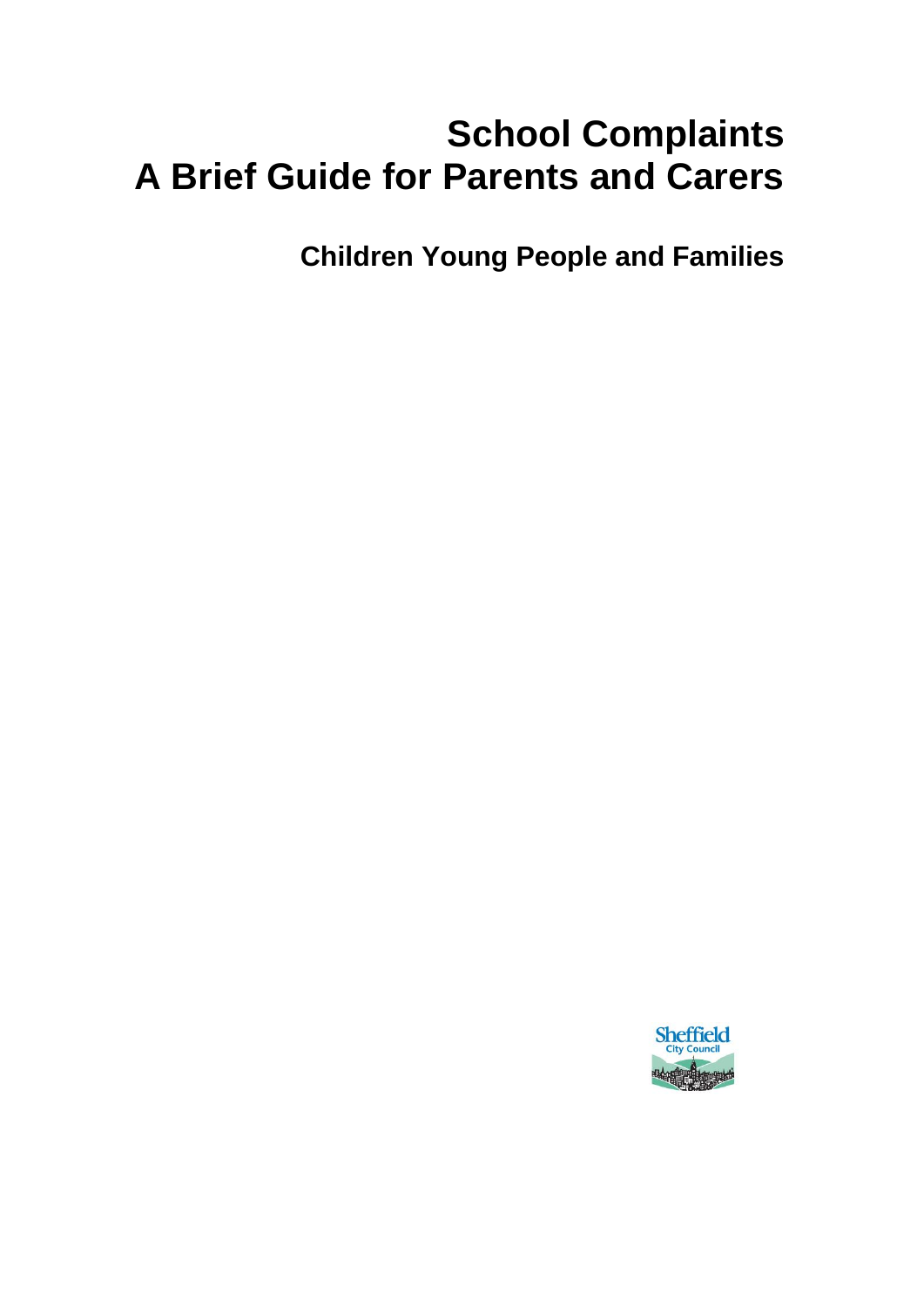# **School Complaints**

## **Advice to Parents/Carers about making a complaint**

If you have comments or concerns please let your school know. We welcome suggestions for improving our work in schools. We understand a common fear is that the school's relationship with you and your child/children will be affected if you express dissatisfaction. We wish to assure you that by having an effective complaints procedure, we would hope to be able to minimise problems, provide the school with helpful information and to treat complaints as constructive suggestions to improve standards and prevent cause for further complaint. For schools, the definition of a complaint within the terms of the procedures referred to here is an expression of dissatisfaction by parents or carers of children who attend a Sheffield school, or from neighbours of the school or school community affected by the services the school provides.

## **1. What to do first**

Many concerns arise from misunderstandings and are best dealt with positively in discussion with the staff at the school. This is best done by speaking with your child's class or form teacher. All staff will make every effort to resolve your concern quickly and informally. They will make sure that they understand what you feel went wrong and they will explain their own actions to you. They will ask what you would like the school to do to put things right. Of course, this does not necessarily mean that in every instance they will agree with your point of view but the response should help both you and the school to understand both viewpoints. It may also prevent a similar problem arising in the future.

## **2. What to do next**

Should you remain dissatisfied with the teacher's initial response, you can make a complaint to the Head Teacher. This is best done in writing or by making an appointment to discuss the problem. You may find it helpful at this stage to have a copy of the full School Complaints Procedure as this explains in detail what procedures should be followed. (This is available from the School Office). The Head Teacher will ask to meet with you for a discussion of the problem and you may take a friend or someone else with you if you wish.

The Head Teacher will conduct a full investigation of your complaint and may interview members of staff or pupils involved. You will then receive a written response to your complaint. This will hopefully resolve the matter. However, should you remain dissatisfied, the Head Teacher should give you detail and of ways to take matters further.

## **3. If you are still unhappy**

If you are still not satisfied, you may wish to contact the Chair of Governors and request that they look again at your complaint and the Head Teacher's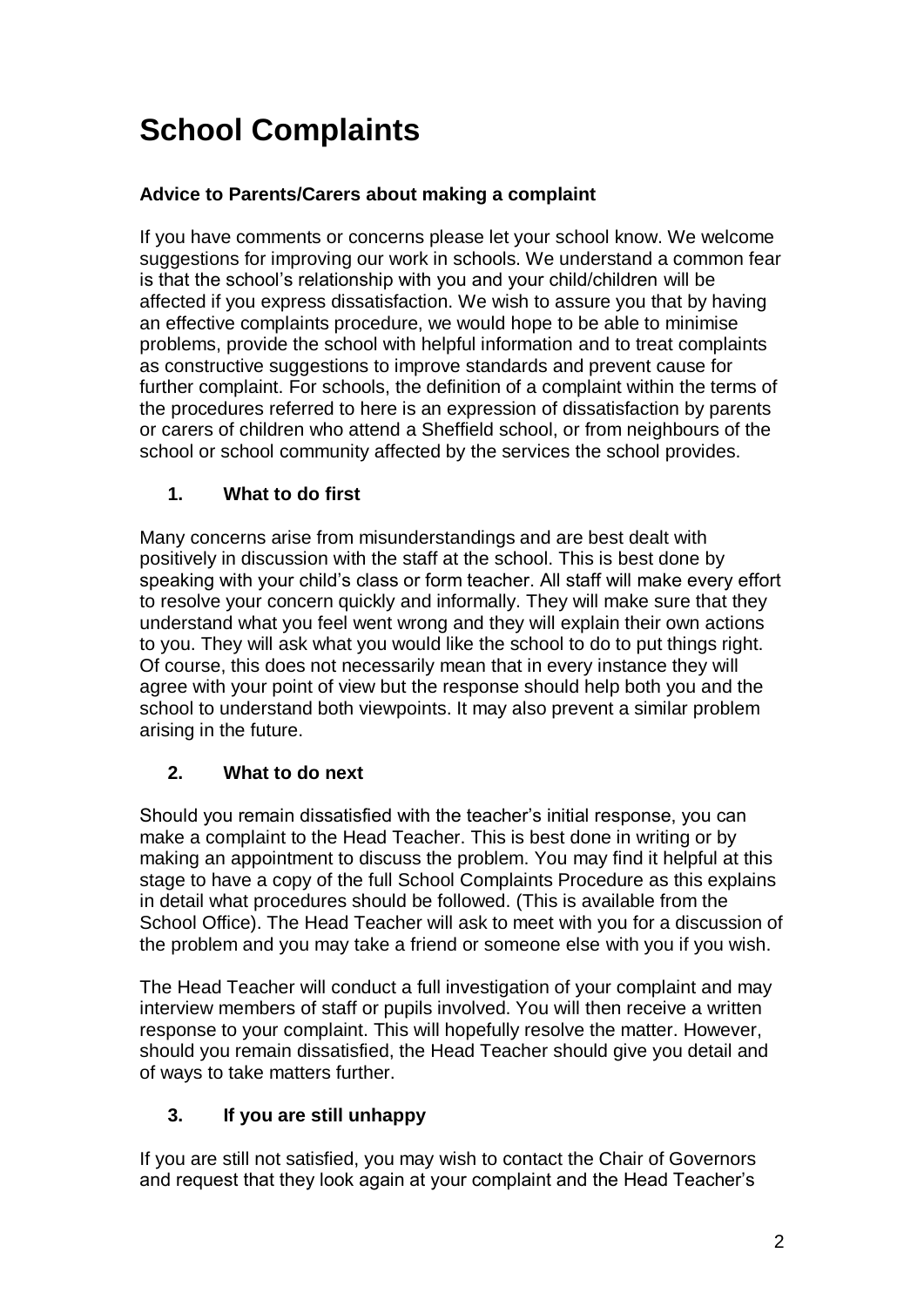response. The Chair of Governors will seek to clarify your concerns and undertake their own independent investigation; this may well involve speaking with members of staff and others. Once their investigation has been concluded, you will then receive a written response to your complaint. This will hopefully resolve the matter.

Should you remain dissatisfied with the response from the Chair of Governors, you can ask for your complaint to be referred to a Governing Body Complaints Review Panel. This will comprise a group of three governors from the school who, as far as is possible, have no previous knowledge of the problem and who will therefore be able to give it fresh assessment. You will be invited to attend a meeting and speak to the Panel in person. The full School Complaints procedure explains how these meetings operate.

## **4. Further Action**

## **The Advice and Conciliation Service**

Before any action is considered it is essential that you discuss your concerns with the Advice and Conciliation Service. The Advice and Conciliation Service is an impartial Service based within Children and Young People's Services and aims to help all sections of the Service in Sheffield become more responsive to comments, complaints, criticisms and suggestions from parents and carers, young people and other service users. The Advice and Conciliation Officer can be contacted on Sheffield 0114 2053938

#### **The Department for Education**

Complaints about school are almost always settled within school but, complaints about maintained schools not resolved by the school can be referred to the Secretary of State for Education.

Should you believe that either the Local Authority or Governing Body has acted unreasonably you can take your complaint to the Secretary of State for Education. 'Unreasonably' for these purposes means that you believe the school has acted in such a way that no reasonable school would act. This is a high threshold to overcome.

If your complaint is about a local authority maintained school, that is, it is not an academy or Free School, and you feel your complaint has not been resolved satisfactorily by the school's governors, you can refer your complaint to the Secretary of State for Education. You must do this in writing, either by post to:

School Complaints Team Department for Education Castle View House East Lane Runcorn. WA7 2GJ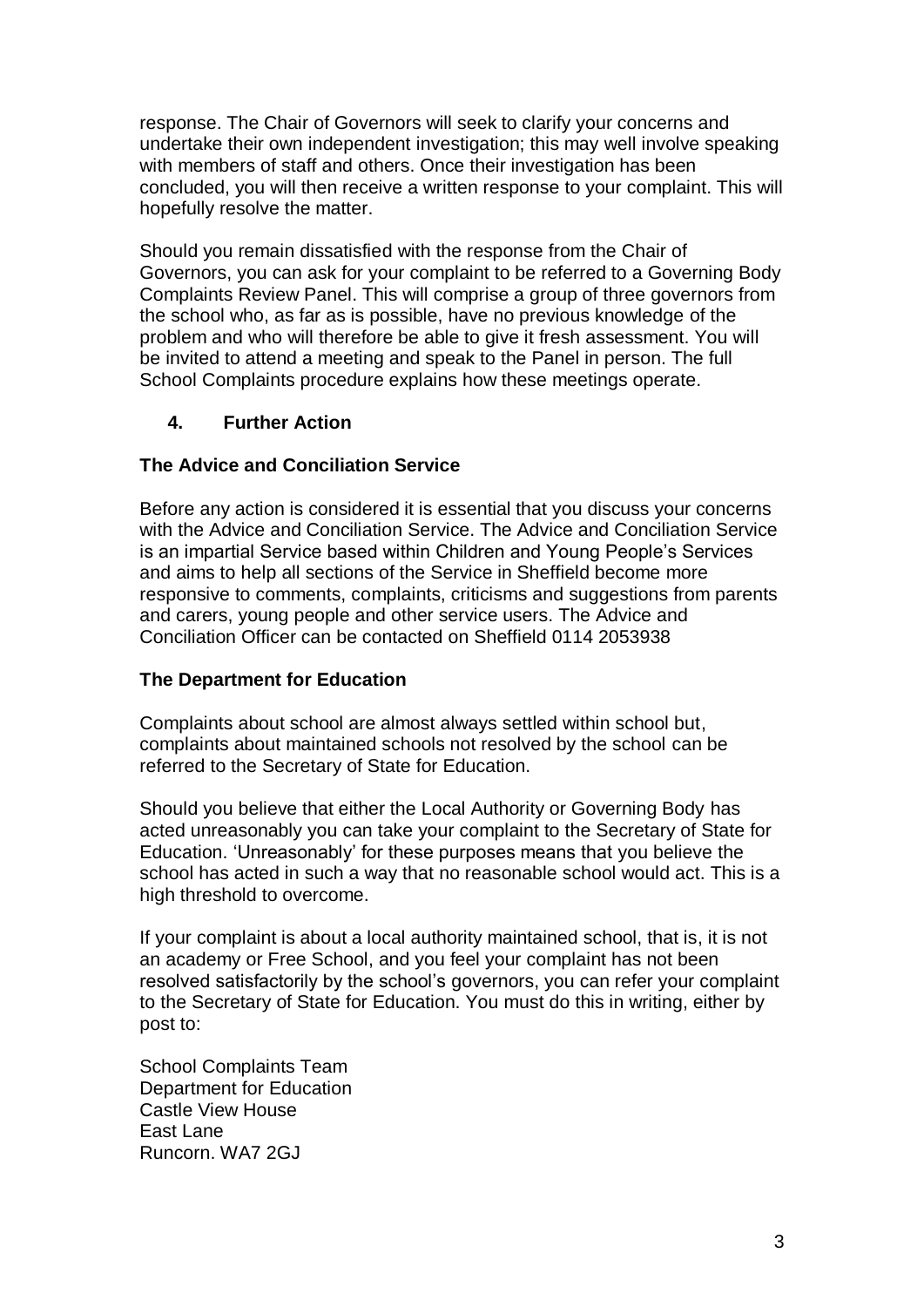Or, by using the online School Complaints form. This can be accessed at:

[http://www.education.gov.uk/b00212240/guidance-on-making-a-complaint](http://www.education.gov.uk/b00212240/guidance-on-making-a-complaint-about-a-school/how-to-complain-to-the-department-about-a-school)[about-a-school/how-to-complain-to-the-department-about-a-school](http://www.education.gov.uk/b00212240/guidance-on-making-a-complaint-about-a-school/how-to-complain-to-the-department-about-a-school)

Before submitting your complaint, please read the guidance section on making a complaint about a school. This can be accessed at:

[http://www.education.gov.uk/b00212240/guidance-on-making-a-complaint](http://www.education.gov.uk/b00212240/guidance-on-making-a-complaint-about-a-school)[about-a-school](http://www.education.gov.uk/b00212240/guidance-on-making-a-complaint-about-a-school)

#### **Academies**

If your complaint is about an academy and you feel it has not been resolved satisfactorily by the academy's governors or trustees, you can also make your complaint to the School Complaints Team, who will refer it to the Education Funding Agency. The Education Funding Agency is the arm of the Department for Education which oversees academies. However, you must make your complaint in writing in the first instance to the Department for Education as above.

#### **Is there a time limit for complaining?**

You should complain to the school as soon as possible and certainly within three months. If you do not contact the school within that time, normally no further action will be taken in respect of your complaint. However, any exceptional reasons you may give for not meeting this time limit will always be taken into account and any decision to hear a complaint after this time will be at the discretion of the Chair of Governors.

#### **Dealing with Unreasonably Persistent Complainants and Vexatious Complaints**

The Headteacher and Governing Body are fully committed to the improvement of the school. Feedback from parents and carers is welcomed and schools will always do their utmost to resolve any that are brought to their attention as quickly as possible. The formal procedure for parents and carers should always be followed should you wish to make a complaint.

Occasionally, however, parents and carers in raising issues with staff or others do so in a way that is unacceptable. Whilst it is recognised that some complaints may well relate to what are considered serious and distressing incidents, threatening or harassing behaviour towards any members of the school community, be this staff, school governors, parents, pupils or others will not be tolerated.

The full School Complaints Procedure available from the school gives further details about how the school will always seek to work in a positive way with parents, carers and others to resolve complaints at the earliest opportunity. It also gives information about what action may be taken in respect of those complaints which appear unreasonably persistent and instances where the behaviour of the complainant gives cause for concern.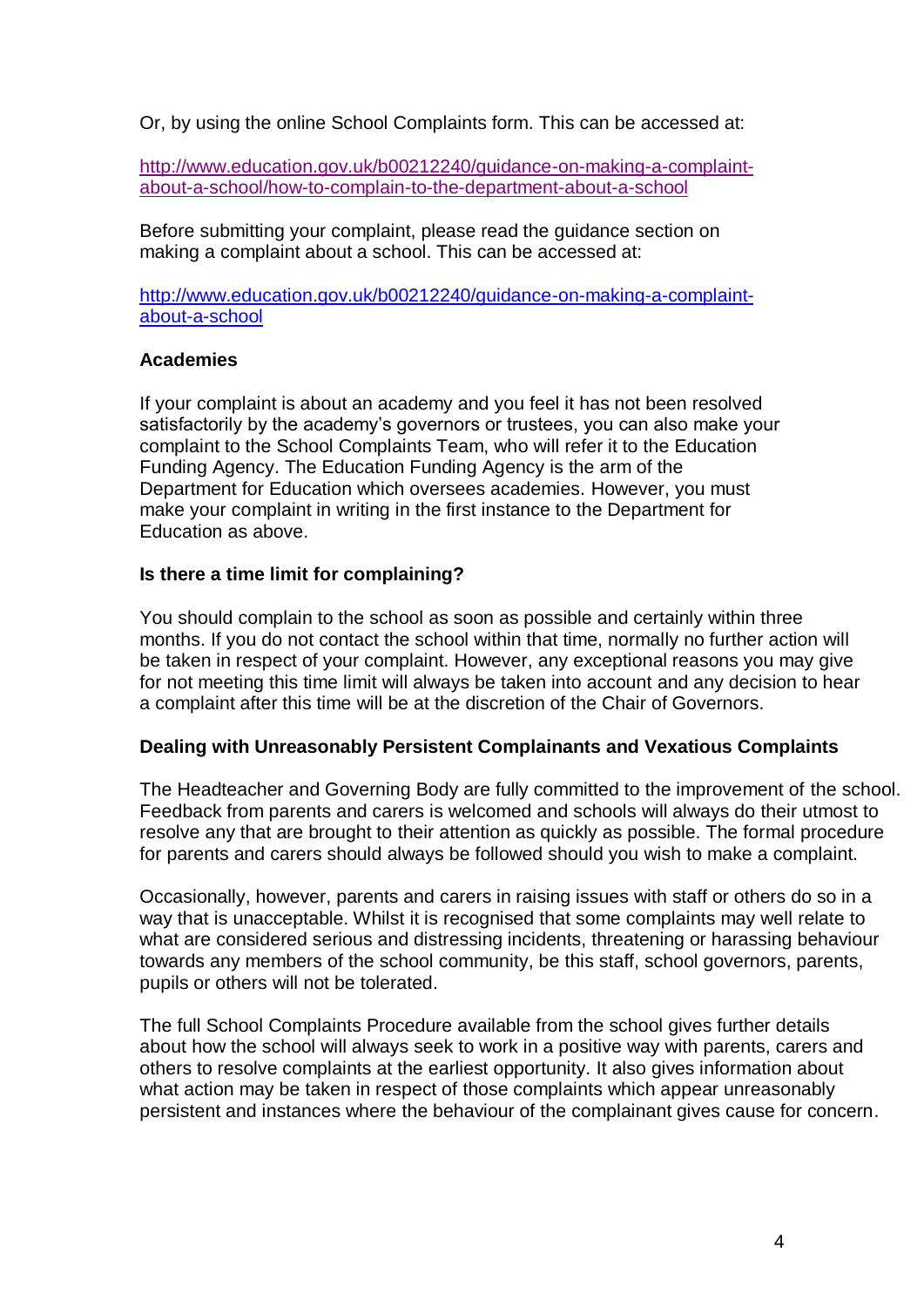#### **Model School Complaints Form**

**Your name:**

**Pupil's name:**

**Your relationship to the pupil:**

**School:**

**Address:**

**Postcode: Day time telephone number: Evening telephone number:**

**Please give details of your complaint.**

**What action, if any, have you already taken to try and resolve your complaint. (Who did you speak to and what was the response)?**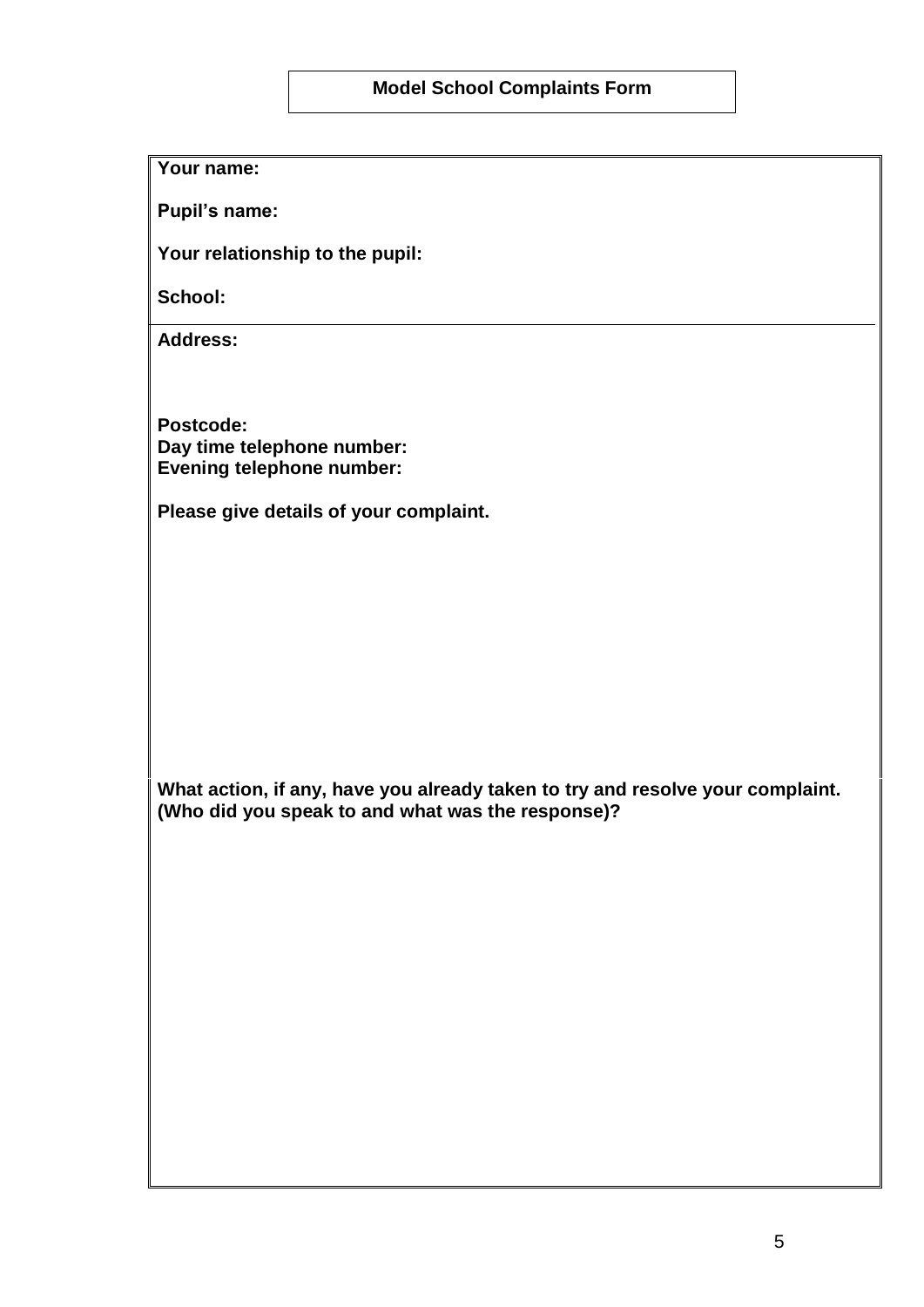| What actions do you feel might resolve the problem at this stage? |
|-------------------------------------------------------------------|
|                                                                   |
|                                                                   |
|                                                                   |
|                                                                   |
|                                                                   |
|                                                                   |
| Are you attaching any paperwork? If so, please give details.      |
|                                                                   |
|                                                                   |
|                                                                   |
|                                                                   |
| Signature:                                                        |
|                                                                   |
| Date:                                                             |
| For Official use by the school                                    |
| Date acknowledgement sent:                                        |
|                                                                   |
| By whom:                                                          |
|                                                                   |
|                                                                   |
| <b>Complaint referred to:</b>                                     |
| Date:                                                             |
|                                                                   |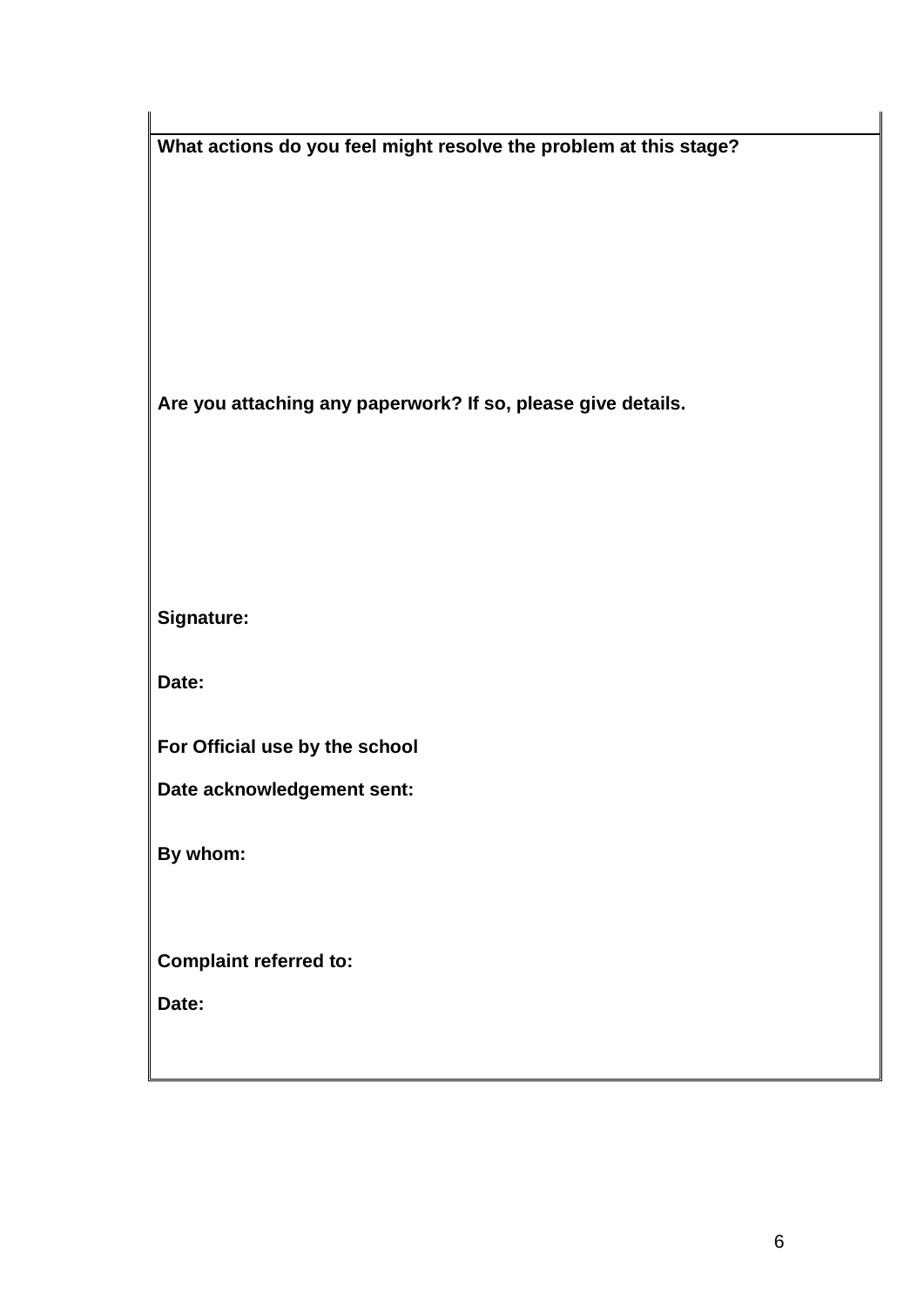# **Guidance on Making a Complaint**

**Try to resolve issues with the school informally at first. If matters are not resolved to your satisfaction you can make a formal complaint, however, at all times, please remember that matters can often be dealt with more easily if you bear in mind the following:**

#### **• Speak to the right person**

Try to speak with the member of staff best able to advise you and best able to deal with your concerns. This is often you child's class teacher in the first instance. If they are unable to deal with an issue immediately they may suggest making an appointment at a more convenient time for both parties to discuss matters more thoroughly.

#### **• Be courteous**

Conduct yourself in a professional manner and try to discuss your concerns in a calm but firm manner. Try to understand the other's point of view and do not present yourself in an aggressive manner.

#### **• Say who you are**

If you are unknown to the member of staff, introduce yourself.

## **• Ask for the member of staff's name and use it**

If the member of staff you first approach is unable to deal with the matter ask for the name of the member of the school's staff who will be able to assist you.

#### **• Take your time to explain exactly what the issues are**

It is often easy to forget to give all the details of your concern, particularly if you are upset or annoyed. You may wish to write a list of the issues you need to discuss before you approach school.

#### **• Stay cool and calm**

Do not argue with the member of staff who receives your complaint. Be polite and respectful. Try to be clear about exactly what it is that you believe the issue to be.

#### **• Check you are being understood**

Make certain that the member of staff understands what you are saying and what the issue is that has given rise to your concerns.

#### **• Don't rush**

Take your time. Try to explain to school what you concern is and more importantly what you would like school to do to resolve this. Try to ensure the school understand your viewpoint before demanding a solution or suggesting the next step.